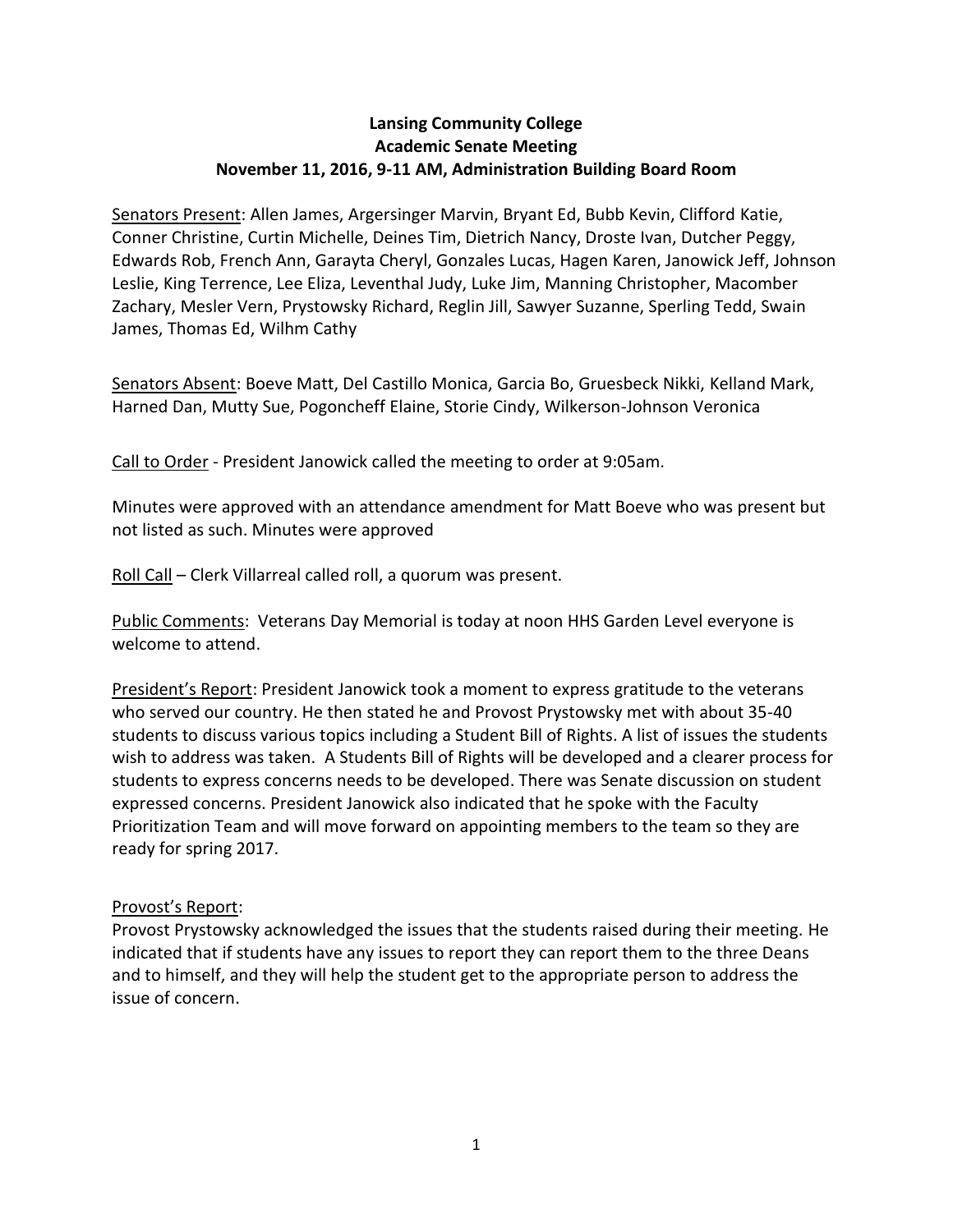Provost Prystowsky gave an update on applying for a Title III grant. He also said that if the college is not awarded the grant that the work would still go on. He indicated that if anyone is interested in working with the grant to contact Toni Glasscoe.

Senator Bubb indicated that LCC has hired a very good grant writer and that he felt that currently LCC is ahead of the game, but the grant is very competitive.

- $\triangleright$  As part of Operation 100% the automation of processes is essential. There was discussion about moving forward with automating student class registration.
- $\triangleright$  The Faculty Academy is an expanded extension of the Summer Institute- expansion of Dr. Hernandez's program of engaging students. Provost Prystowsky thanked President Janowick and others that are helping with this. Please contact Provost Prystowsky or Toni Glasscoe if you want to be a part of the Title III grant process.

Student Senator Reports: Senator Gonzales expressed concern with students who have language barrier issues and how some teachers are refusing these students assistance. There was Senate discussion on this. It was noted that faculty are not required to accommodate students who are English language learners since it is not considered a disability. Senator Ivan Droste stated that they see this situation a lot in the Learning Commons. Senator Curtin asked what faculty can do to help in such a situation.

Provost Prystowsky stated that on Friday of Professional Activity Days, Tia McNair will be speaking on "Becoming a Student Ready College".

Faculty need to be aware of the resources that are available and to connect students to those resources. As a college we need a task force that meets and sends out best practices and communication to faculty.

Senator Clifford said that she was concerned about homophobic slurs against students by other students. Provost Prystowsky stated that we need a central area that students can go to report issues at the college.

Guided Pathways update: Senator Conner gave a recap and update on Guided Pathways and related projects. A PowerPoint Presentation was given and is available to view on SharePoint or the Public O drive. There was Senate discussion on the presentation. Senator Dutcher suggested a comment box or feedback area for communication between students, faculty, advisors and administration on paths as part of continuous improvement. She suggested working with the Center for Data Science on an assessment plan to do so.

## Action items

 Open Educational Resources Policy: The Senate expressed many concerns over this policy. Regina Gong stated this policy reflects many other colleges current OER polices.